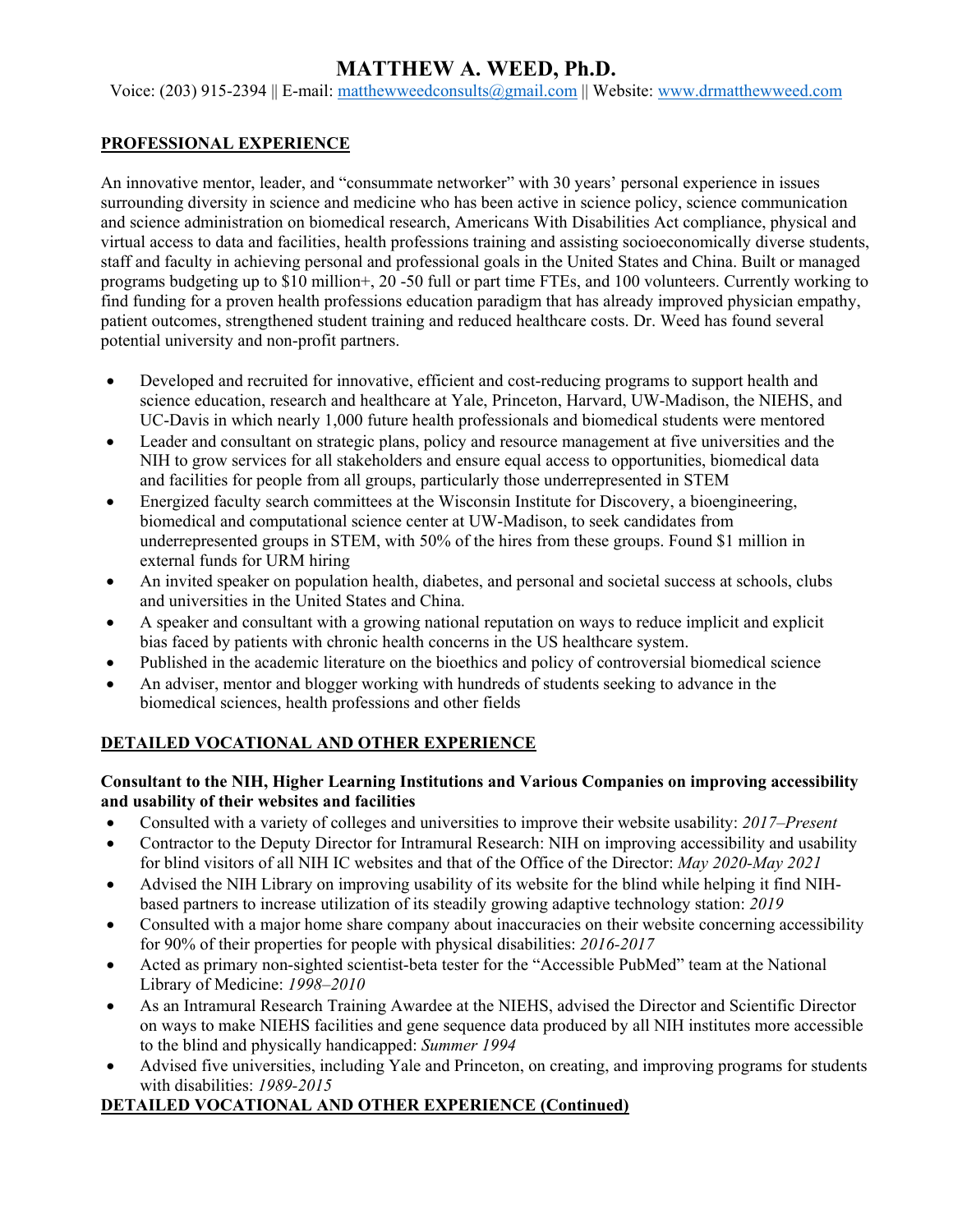• Co-created the Yale Text Scanning system, an early step toward e-books, which used off the shelf computer technology to convert books and other paper-based materials into electronic format that computers could "read" to blind and reading challenged students. The system proved to be 2x faster and the electronic text it produced was 10,000x more searchable than books on audio tape *1990-1997*

# **COMMUNICATIONS EXPERIENCE**

- Contributor to *The Huffington Post* on issues in disability, the process of applying to and assimilating to college: *2016-2018*
- Senior contributor to drmatthewweed.com and goldmedalgrads.com on application strategies and essay writing for college and health professions school: *2015-Present*
- Oversaw the development of the website of the Wisconsin Institute for Discovery: *2010-2012*
- Scientific writer for the National Library of Medicine's "Genes and Disease" project: *1998-1999*

### **SPEAKER AND CONSULTANT ON SUCCEEDING WITH DISABILITIES, MAKING WIN-WIN SOLUTIONS, AND IMPROVING HEALTH PROFESSIONS TRAINING**

- invited speaker and consultant for numerous health professions training and continuing education programs, including at Yale University, the University of Colorado, University of Minnesota, and Oregon Health Sciences University, using patients' lived experiences of healthcare to improve outcomes by increasing health professionals' and health professions trainees' awareness of implicit and explicit biases in healthcare faced by people with chronic health needs: Oct 2020-Present.
- Invited speaker at organizations in the United States and China sharing personal history of overcoming disability while achieving successes including multiple Ivy League degrees; opening a \$150 million research center at UW-Madison; mentoring nearly 1,000 students in the United States, Brazil, and China; and advising national and local leaders and political campaigns on biomedical science, healthcare and disability policy. Speaking in particular about the importance of building communities; flexible use of biomedical knowledge and technology; offering and accepting assistance and caring for self and others
- Lead speaker for the winter fundraiser for Achieve Tahoe, the largest adaptive sports program in the United States: *February 28, 2016*
- Invited speaker for various groups affiliated with the American Diabetes Association: *2014-2017*
- Presented to groups at Yale, the American Medical Students Association, and the Pikes Peak Area Council of Governments on the value of exposing health professions students to how patients with chronic health needs function outside of the clinical setting: *2012-2016*

#### **MENTORING STUDENTS ON GETTING ADMITTED TO, AND SUCCEEDING IN, PROGRAMS IN HIGHER EDUCATION** *1997-Present*

- Intensive mentoring of more than 100 future applicants to graduate and health professions training. Approximately 98% were admitted: *1998-Present*
- Mentoring of nearly a thousand students as they moved through undergraduate, graduate and professional training: *1997-Present*
- Remote intensive mentoring of approximately ten students from USAedu.net, a Chinese company that helps students get admitted to United States colleges: *2018-Present*
- Led seminars for and worked with up to 30 students at Colorado Springs, CO's Coronado High School on strategies for college admission: *2019-Present*

### **INVITED SPEAKER TO COLORADO SPRINGS, CO'S CORONADO HIGH SCHOOL FACULTY ON CURRICULAR TOPICS** *2019-Present*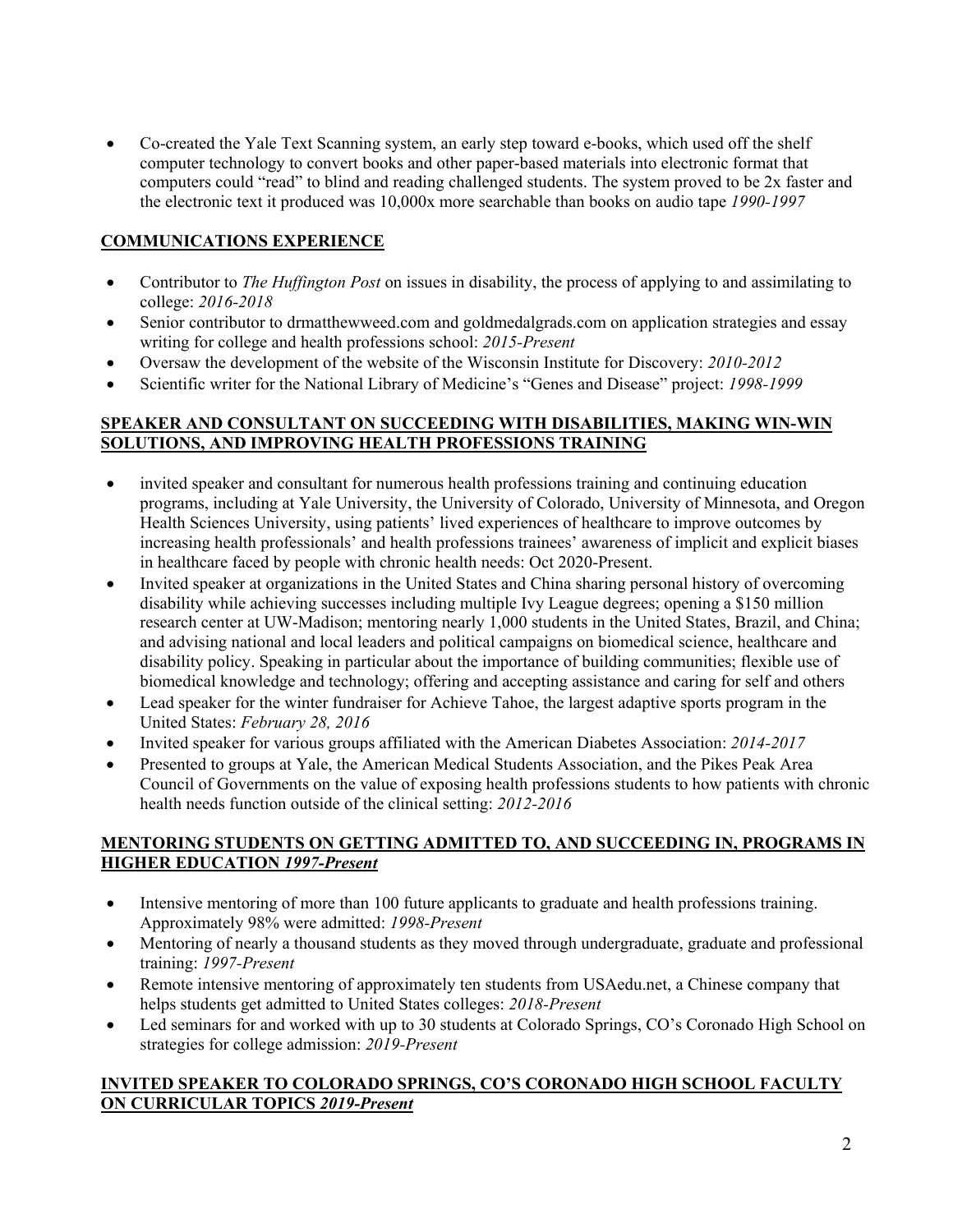- Presented on ways to use school and community networks to facilitate student success whether in jobs or in admission to, and completion of, college
- Invited to speak on opportunities to increase curricular flexibility in order to help students gain skills needed to build independence and achieve success and to speak on the value of flexible grading in one area to help students with gifts in other areas succeed

#### **VISITING SCHOLAR, THE HASTINGS CENTER AND YALE INTERDISCIPLINARY CENTER FOR BIOETHICS** *September 2013-2015*

• Sent survey to 1200 programs to quantify health professions student home and work healthcare training. Found students do 2.5% of training outside the clinic even though home and clinical care are of equal value. Presented results in November 2015 at the American Public Health Association conference in Chicago, IL

#### **HONORARY FELLOW, THE DEPARTMENT OF ORTHOPEDICS AND REHABILITATION, THE UNIVERSITY OF WISCONSIN-MADISON SCHOOL OF MEDICINE AND PUBLIC HEALTH** *October 2012-October 2013*

• Worked with Congressional staffers toward tax exemption on income earned by live-in health professions students aiding the chronically ill. Models show education and health cost cuts as well as better health and training

### **INTERIM SPECIAL ASSISTANT TO THE PROVOST, THE UNIVERSITY OF WISCONSIN-MADISON** *May 2012-September 2012*

- Cost analysis and market study of demand and resource needs for a major in Public Health; phone survey of 20 peer programs
- Similar review of eight peer institutions' inter-professional education curricula
- Similar review of resources needed for a potential STEM diversity undergraduate fellowship program
- All reports to Provost who used them to facilitate development of related projects

### **INTERIM ASSOCIATE DIRECTOR, THE WISCONSIN INSTITUTE FOR DISCOVERY** *May 2010- May 2012*

- Built first budget, led outreach and oversaw hiring of 50 staff and \$20 million in equipment buys for WI's \$150 million commitment for research in epigenetics, living environments, optimization, regenerative medicine, and systems biology; 1/3 of the \$450 million public-private Wisconsin Institutes for Discovery at UW-Madison meant to grow research and tech jobs in Wisconsin
- Allocated/distributed \$25 million for salaries and equipment. Used qualitative and quantitative data (narrative and tabular forms) to explain policy on diverse short and long term equipment and labor needs to Executive Council
- Set case to balance immediate spending for research theme start-ups with later use and 15 planned faculty start-ups in one to six years
- Had them trade \$4 million in immediate spending for long-term uses and saved \$1.5 million by coordinating short-term equipment buys or moves to start-ups
- Got campus leaders to fix an FTE deficiency to let researches and managers hire 30+ students and staff to finish buying plans, do outreach, write grants and use new and pre-owned equipment

#### **INTERIM ASSOCIATE DIRECTOR, THE WISCONSIN INSTITUTE FOR DISCOVERY** *May 2010- May 2012* **(Continued)**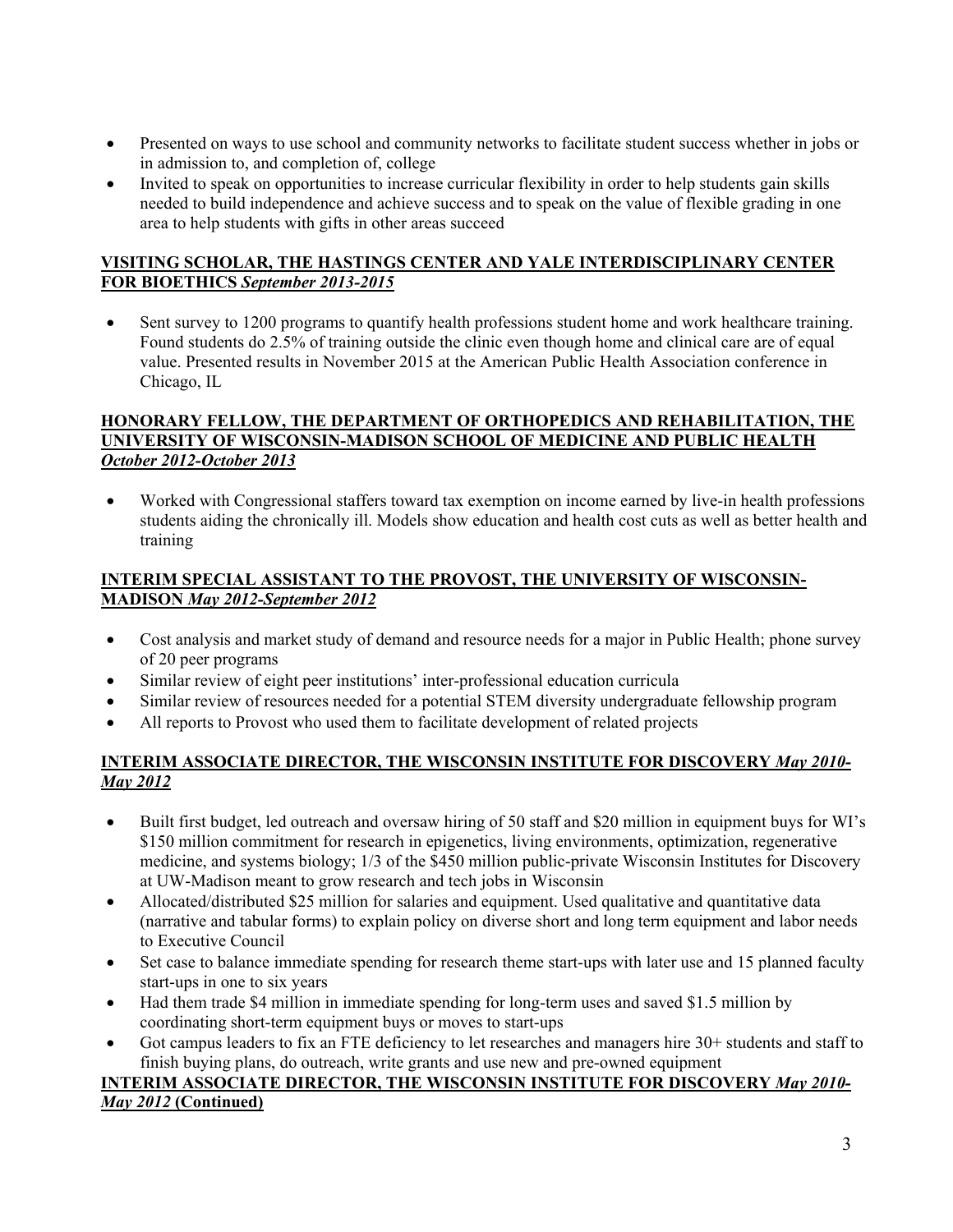- Drew in \$1 million in external funds for diversity and other hiring
- Worked with faculty search committees, UW Madison communications and senior administration to ensure end-to-end recruiting of diverse candidates for faculty positions via supporting professional networks, creation of directed advertising and other mechanisms through which diverse candidates were identified;
- Five of ten positions hired due to this activity were from groups underrepresented in STEM.
- Balanced immediate need for equipment and nine lab start-ups with long term needs including \$6 million for six deferred lab start-ups
- Coordinated research, security space, facilities, equipment, hiring and IT with faculty, staff and contractors. Received and provided reports to campus and partner center leaders, and local/national interests including NIH on \$10 million in equipment contract negotiations/installs in WID's 70,000sqft workspace and shared 300,000sqft building (opened December 2010)
- Oversaw three direct and 13 shared FTEs and 60 trainees in operations, purchasing, grant writing, safety and human/animal subjects compliance
- Oversaw development of WID's first full website and publicity materials

# **SCIENCE POLICY, HEALTH EDUCATION AND TECHNOLOGY INITIATIVES**

- Interviewed and worked with 150 patient/science advocates, senators, members of parliament, senior scientists and administrators
- Compared national trends in law and regulation on controversial science using earlier action on RDNA, gene transfer and IVF to model scientists' responses to attempts to control cell nuclear transfer research and embryonic stem cell science
- Regularly updated the NIH's Acting Director on personal dissertation (first in the United States from the scientists' perspective) on regulatory tendencies on life sciences research and scientists' responses to regulation such as institutional or international relocation and changing funding sources: *2000-2003*
- Proposed new advisory/regulatory body modeled on the Federal Reserve Board and European Central Bank
- Proposed and helped launch UW-Madison's Morgridge Center for Public Service's "public health teams" initiative. This program is supporting hundreds of students per term in ongoing work with chronic health needs patients in Madison; joining on and off-campus organizations to inform patients and caregivers on disability safe living and connect them to resources to help patients with adls, errands and appointments
- Co-wrote a \$5 million proposal to fund scale-up in 2012. The program is anecdotally known to have improved students' understanding of real world chronic healthcare and helped patients resolve financial, housing and other crises: *2011-2014*
- Created health professions training programs. Selected, trained, and co-managed up to 50 volunteers (800+ over 25 years) to prepare med doses for chronic health needs patients and assist with adls/iadls. This innovative service learning concept is in the health education literature; positively impacted 90% of survey respondents' interactions with patients and saved \$1 million+ in health costs: *1989-Present*
- Initiating, directing, and events management for the Wisconsin Institute for Discovery's innovative "Discovering Careers in Health Care and The Life Sciences" series, managed and co-advertised with the UW-Madison Center for Pre-Health Advising. Informing 500+ local college students in 2011 and 600 in 2012 on careers in the health professions, life sciences research and health and life science education and policy. Drew in 125 practitioners and 30 graduate and professional schools to the program. Hundreds of student–practitioner meetings facilitated research, experience, training and career choices

# **SCIENCE POLICY, HEALTH EDUCATION AND TECHNOLOGY INITIATIVES (Continued)**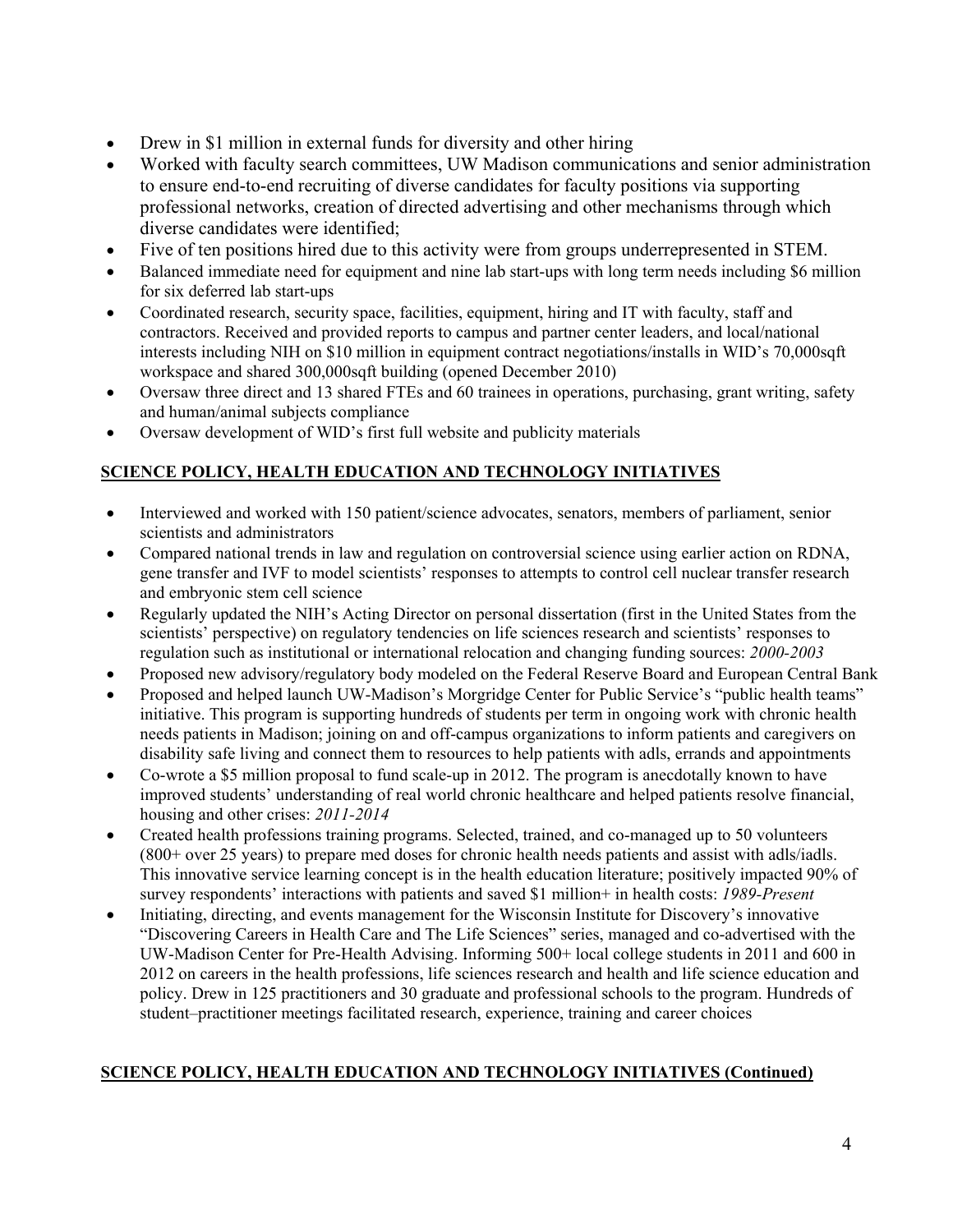• On qualitative and quantitative data, co-proposed/co-organized finances, staff and IT help for the Yale text scanning system, the  $1<sup>st</sup>$  high-volume use of off-the-shelf technology to make printed text accessible to people with various reading challenges. Proved user training was doable in 30 minutes as opposed to hours for other technologies; any computer cluster employee could give IT help*.* External stakeholders said the system was a key step toward e-books and independence for the reading challenged: *1990, consultant on operations and equipment to 1997*

# **PROGRAM BUILDING AND LEADERSHIP AT FOUR UNIVERSITIES** *1989-PRESENT*

- Managed 125+ people making one of the first e-text libraries: 275,000+ pages: *1989-2013*
- Recruited for, and sat on, the UW-Madison Accessibility and Usability Committee. Using work flow metrics and qualitative arguments, proposed changes in the functional structure of the committee. These changes meant that task-focused sub-committees would receive work and report to a streamlined central body. The restructuring was agreed to and the committee's efficiency has increased: *2010-2012*
- Worked with Deans in Yale College on educational and pre-professional programs: *1997-2010*
- Actively contributed to policy that shaped Yale University's Resource Office on Disabilities: *1989-90*
- Proposed changes in operational oversight: *1991*
- In 2000, Yale put a structure in place similar to personal 1991 proposal. Helped Princeton improve campus planning and services for disabled students in 1994, preparing the way for its program for disabled students: *1990-1993, 1993-1995 and 1997-2010*

#### **Postdoctoral Associate; Yale University Departments of Genetics and Molecular, Cellular and Developmental Biology:** *June 2004-May 2010*

• Mentored students; studied stem cell and cloning science/policy; population genetics work; statistical and qualitative survey based research on 400+ potential (and 206 responding) human subjects found via social networking and automatic databases showing flaws in how health professionals are trained to work with patients on managing chronic illnesses of all types; papers published on ES cell policy in 2004 and 2005, and statistics, charts, and papers on health training in 2010 and 2012

#### **MENTORING OF STUDENTS AND STAFF AT FOUR UNIVERSITIES** *1989-PRESENT*

- Over the equivalent of six years, mentored 750+ undergraduate, graduate/professional students, fellows and staff on professionalism and responsibility in numerous professions; balancing academics and extracurriculars; applying for jobs, grants and fellowships; doing research; managing pressures of collegiate, graduate and professional life; and considering options and placements after degree completion: *1993-Present* (Note: this semi-formalized work performed 2 to 3 hours a day while doing research, building career exposure, disabled student service and service learning programs and consulting for the NIH)
- 95%/100+ undergrad applicants became interns,  $60+%$ /20+ Fulbright, Truman or Yale in China fellows
- 98.5% of 80+ undergraduate job seekers were employed within three months of graduation
- 99% of 150+ undergrads applying to medical, public health and other professional schools were taken
- 99.75% of 300+ graduate/professional mentees completed degrees; 90+% are in their area of training

#### **MEDIA EXPERIENCE AND NETWORKING/COMMUNICATIONS CAPABILITIES**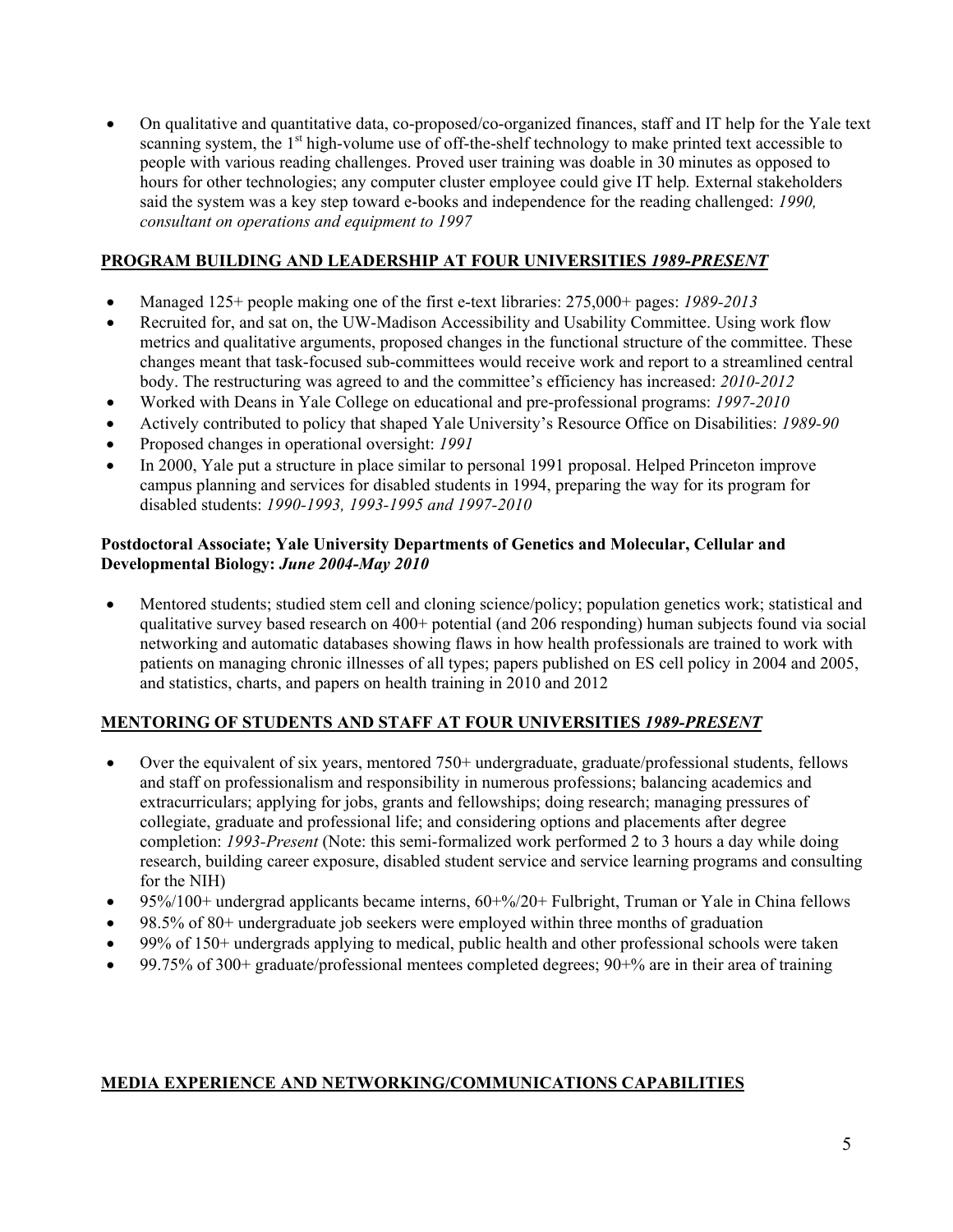- Experience working with national and local media. Interviews with National Public Radio, magazines, local television, radio and newspapers in Colorado, Connecticut, Massachusetts, New Jersey, North Carolina and Wisconsin relating to research in genetics, advocacy for the disabled and health education
- A personal network of more than 600 administrators, biomedical researchers, health professionals, philanthropists, activists and policy makers in the United States, Canada, India, China, East Africa, France, Germany, Iceland, Russia and Ukraine. Particularly close ties to physicians, scientists and policy makers in Washington D.C., Philadelphia, New York City, Boston, New Haven, the San Francisco Bay Area, and Madison as a result of personal status as a student, administrator, mentor and colleague

# **TEACHING AND PRESENTATION EXPERIENCE**

- Invited presenter: "*Are we adequately exposing health professions students to the management of disability and chronic illness in the home and work environment?"* A scheduled presentation to the Disability Section of the American Public Health Association meeting in Chicago, IL: *November 2015*
- Presenter to groups of 20-250 people of all ages on paths to growth and success: *1989-Present*
- Lecturer to health professions students on chronic health management outside the clinic: *2010-Present*
- Invited presenter: *"Curing the Empathy Gap: The Experience and Perspective of a Chronically Ill and Disabled Medical Educator"* The National Convention of the American Medical Student Association in Houston, TX: *March 2012*
- Teaching Assistant, Yale Department of Genetics: Presented concepts, led ethical debates, taught genetic data analysis, and helped students improve clinical communication skills: *Fall 1999*
- Guest Lecturer, Yale University, Graduate Teaching Center: Presented methods of instruction to prospective graduate teaching fellows in sciences at Yale: *Spring 1999*

### **TECHNOLOGY SKILLS AND EXPERIENCE**

- Macintosh, UNIX and Windows operating systems; social networking; biomedical databases; MS Word, Excel, and PowerPoint; optical character recognition software; web design and WWW interfaces
- Beta tested outSPOKEN™, the talking Macintosh interface, making recommendations to improve quality and ensure compatibility with Macintosh operating system: *1989-1998*

# **HONORS, AWARDS AND MEMBERSHIPS**

- Yale/Hastings Fellow in Bioethics and Health Policy: *Sept 2013-2015*
- Invitee, the UW-Madison's Joseph F. Kauffman Administrative Development Seminar: *2010-2011*
- National Research Service Award for pursuit of Ph.D. degree in Genetics: *2000-2004*
- Invitee, The National Institute for General Medical Science's First Community Consultation on the Responsible Collection and Use of Samples for Genetic Research, Bethesda, MD: *Sept 25-6, 2000*
- National Science Foundation Graduate Fellowship for pre-doctoral research in Genetics: *1996-2000*
- Karl E. Prickett Fellowship, Princeton University, for Master's degree in Public Affairs: *1993-1995*
- David Everett Chantler Award, "to the senior who best exemplifies the qualities of courage, strength of character and high moral purpose characteristic of the life of Mr. Chantler." Yale University: *1993*
- Letter of Commendation, Yale Department of Biology: *1993*
- Member: the Downtown Madison Rotary: *November 2010-July 2012*
- Member: the American Association for the Advancement of Science: *2004-Present*

#### **EDUCATION**